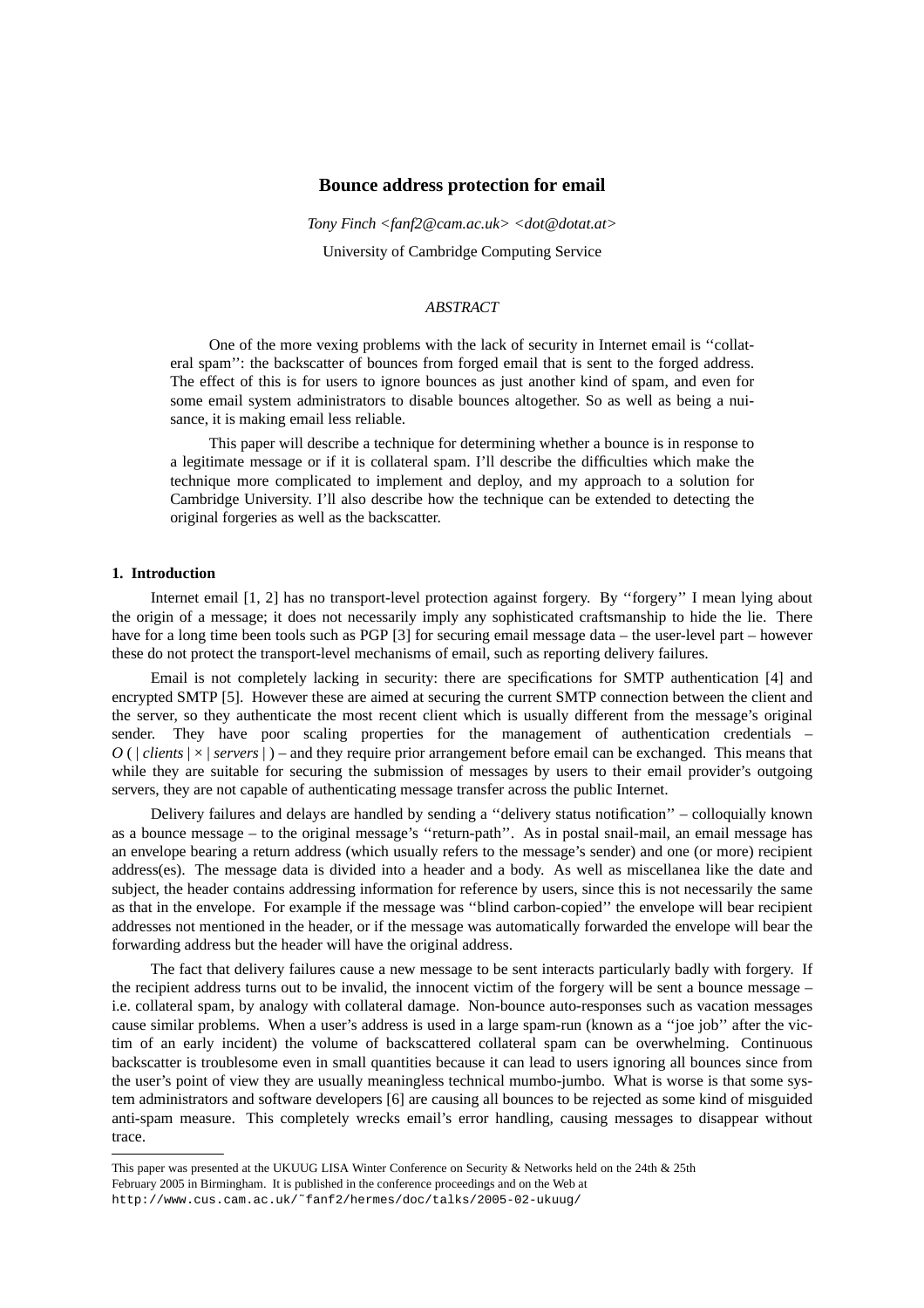```
c: MAIL FROM:<return-path>
s: 250 OK
c: RCPT TO:<recipient>
s: 250 OK
c: RCPT TO:<bcc recipient>
s: 250 OK
c: DATA
s: 354 Enter message, ending with '.' on a line by itself
c: From: author
c: To: recipient
c: Subject: example
c:
c: message body
c: .
s: 250 OK id=1CzDnP-0002AX-1c
```
**Fig. 1:** A message being sent via SMTP. Lines sent by the client are marked "c:" and lines sent by the server are marked ''s:''. The envelope comprises the MAIL FROM and RCPT TO commands. The message header follows the server's response to the DATA command, up to the first blank line. This is followed by the message body, up to the terminating dot.

What we want is a means to distinguish between bounces arising from legitimate messages and collateral spam from forgeries, in order to remove the irritation and restore the integrity of email's error handling. It is possible, to some extent, to use heuristics to do this; however this approach cannot correctly handle certain kinds of auto-response described in the next section. The technique described by this paper uses cryptography: a unique unforgeable security tag is added to all outgoing messages, and all bounces are checked to see if they contain a valid tag. If not, the bounce is collateral spam and can be rejected. This requires no co-operation from other sites on the Internet, so it can be implemented unilaterally and without standardization. However, if the mechanism is extended to allow recipients to verify the tag, then it can be used as a general anti-forgery system, not limited to just bounces.

Other people are working on similar technology and some have deployed prototypes. David Woodhouse [7] has been using his implementation for over a year. A group led by John Levine and Dave Crocker [8] is aiming to produce an IETF specification. The scheme being developed by Seth Goodman, James Cousins, and others [9] includes message data digests and call-back verification features. This paper describes the work in progress at the University of Cambridge [10] which will be deployed on a system with over 30 000 users. It is known as ''DCBA' ', for (email) domain cryptographic bounce authentication.

The next section describes where our scheme places the security tag, and the reasons for that placement. Section 3 describes the syntax of the tag and the cryptography used to generate and verify it. Section 4 examines potential interoperability problems and how these are addressed. Section 5 discusses how it can be used as a general anti-forgery mechanism. Section 6 is concerned with the weaknesses in its security. Finally, Section 7 contains some concluding remarks.

## **2. Placement of the security tag**

It is not immediately obvious where to put the tag so that it is reliably present and verifiable in bounces and auto-responses. Other anti-forgery systems have placed their signatures in the message body (for example, the q249 scheme [11]) or, more commonly, in the message header (as is done by Yahoo! DomainKeys [12] and Cisco IIM [13]). However it is quite common for bounces to omit the body of the original message, or to abbreviate its header in a way that leaves out any signature fields. In addition to that, certain kinds of auto-responses, such as vacation messages, look like bounces at the transport level but do not include any of the original message data. This also means that it isn't possible to use anti-spam heuristics to identify collateral spam reliably.

We observe that the distinguishing feature of bounces and many other kinds of auto-response [14] is that they are sent to the return path of the original message, and they have no return path of their own.<sup>1</sup> Therefore we put our security tag in the return path of any message we send. When receiving a message with a null return path, we check that the recipient address has a valid tag; if it has no tag or an invalid tag, we reject the message.

<sup>&</sup>lt;sup>1</sup> Thus loops cannot occur, because a bounce that cannot be delivered does not have a return path to send the failure report to; instead it is brought to the local postmaster's attention.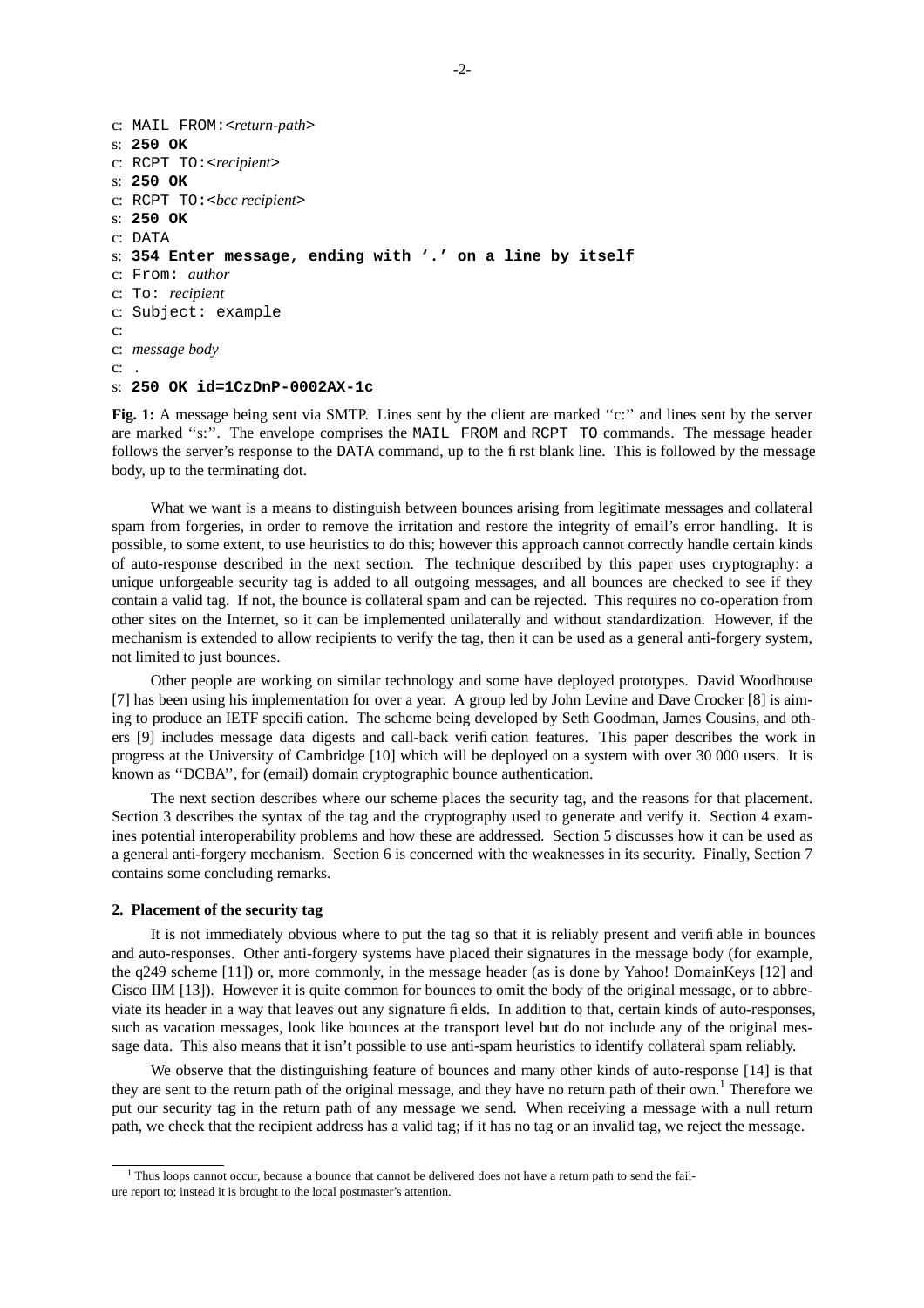```
c: MAIL FROM:<>
s: 250 OK
c: RCPT TO:<return-path>
s: 250 OK
c: DATA
s: 354 Enter message, ending with '.' on a line by itself
c: From: Mail Delivery System <Mailer-Daemon@recipient-domain>
c: To: return-path
c: Subject: Mail delivery failed: returning message to sender
c:
c: bounce rubric
c:
c: ------ This is a copy of the message, including all the headers. ------
c: From: author
c: To: recipient
c: Subject: example
c:
c: original message body
c: .
s: 250 OK id=1CzE3a-0004l8-0R
```
**Fig. 2:** A bounce being sent by SMTP. Bounces are distinguished by having a null return path, indicated by  $\langle \rangle$ , and they are sent to the return path of the message that could not be delivered. The bounce rubric explains the reason why the original message could not be delivered.

Apart from being the only approach that is likely to work, this mechanism has some further advantages. It only depends on the envelope of the bounce message, which means we can make the rejection decision before the bounce's data has been transmitted, saving bandwidth. We don't have to parse the bounce data, just an email address. Further advantages apply when the mechanism is extended to allow recipients to detect message forgery, as discussed in section 5.

We still need to decide where in the return path the tag should be placed. There are two possibilities: either in the local part of the address (before the @) or in the domain part. The local part is the more natural place: it is only handled by email software, so only email software has to be modified to support the new functionality. Both SES and BATV [9, 8] put their tags in the local part. However, the local part does not have very much space: RFC 2821 [1] only guarantees 64 characters, and although the specification provides a fairly generous alphabet some implementations are upset by odd punctuation or smash the case of letters.

In our implementation I have decided to put the tag in the domain part of the return path. The extra space – typically 200 characters – allows wider scope in the choice of cryptography, especially because public key signatures tend to be large. This becomes more relevant when we consider third-party verification in section 5. Another advantage is that it provides more possible defences against the weaknesses of the scheme, as I will discuss in section 6. Of course the big disadvantage is that it means the DCBA implementation must hook into the DNS as well as the email software, which makes deployment more complicated.

## **3. Syntax and cryptography of the security tag**

The security tag is a signed email address. Its syntax is based on a generic framework which supports different types of signature. For example, the signed version of fanf9@hermes.cam.ac.uk has the form:

### fanf9@*sig.nat.ure*.*type*.fanf9.a--t.hermes.cam.ac.uk

The a--t part is a marker indicating to recipients that this is a DCBA address (as discussed further in sections 4 and 5).<sup>2</sup> The local part is duplicated so that a signature covering the whole address can be verified given just the domain part. (This is discussed further in section 5.) Characters that are valid in a local part but not a domain are encoded; the details are omitted here for space reasons. The *type* part is a keyword which indicates the format of the signature. The signature itself can consist of more than one component of the domain, so that it is not restricted to a 63 character limit.

We define two standard signature types, one for general use, and a special-case one for interoperability purposes discussed in the next section. They are not signatures in the public-key crypto sense, although public-

<sup>&</sup>lt;sup>2</sup> It's slightly surprising that double hyphens are permitted in domain names: see section 4.2.1 of [15]. Internationalized domain names use them in the punycode label prefix  $xn--$  to make non-IDN collisions unlikely.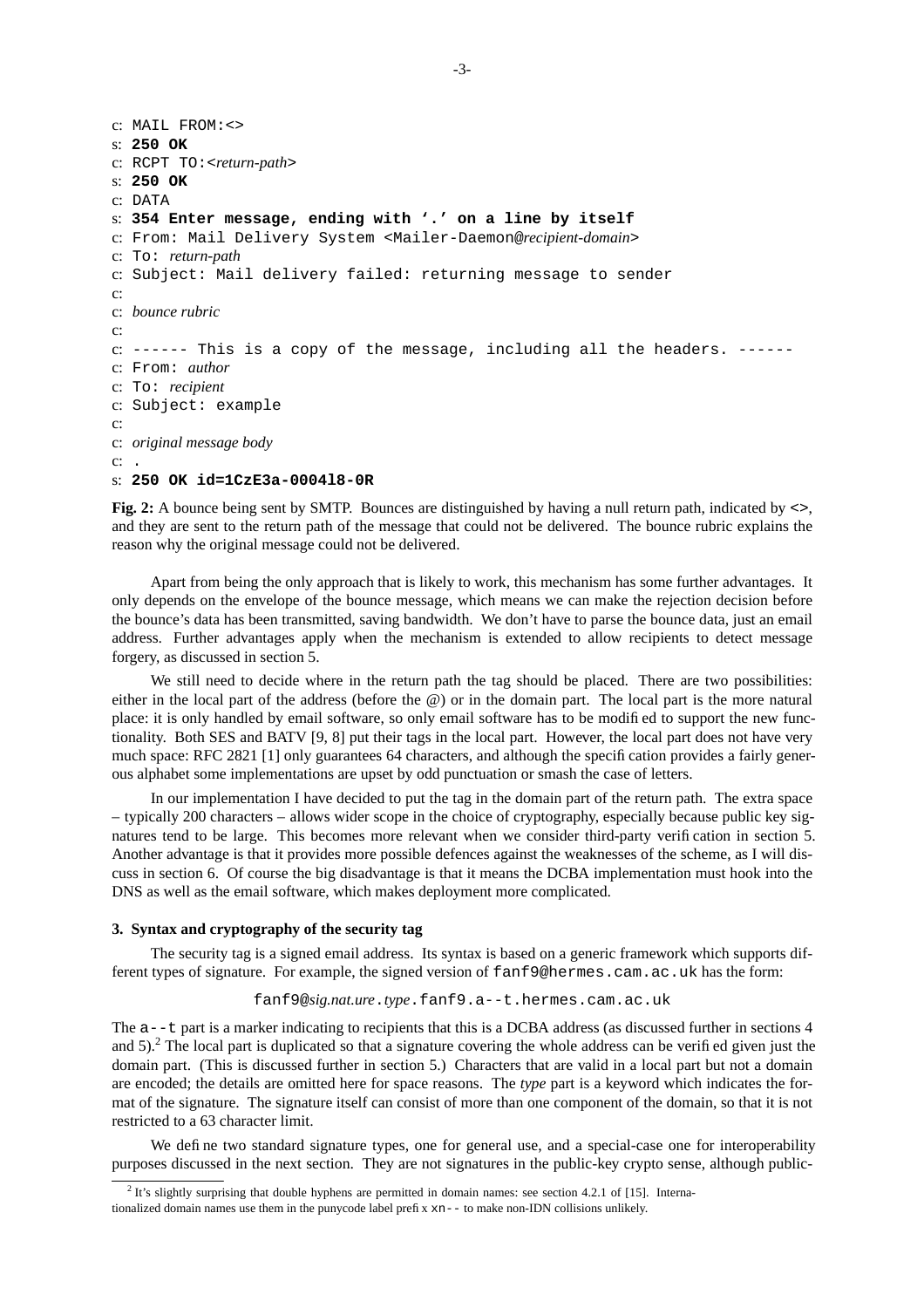key signatures could be used in the future. I only give a rough overview of their generation and verification here; a full specification will be published on the web [10].

The hmac-sha1 signature type has three parts: *mac*.*time*.*nonce*; i.e. a nonce, an expiry time, and a message authentication code [16, 17]. A ''nonce'' is random meaningless padding which provides additional variability to the data covered by the MAC. For our purposes the nonce must be fixed for a given message (as explained in section 4), so it could be based on the message-ID or a hash of part of the message data. The expiry time provides some defence against the attacks described in section 6. The MAC is generated using a secret key and the rest of the address. Verification requires knowledge of the secret: it involves checking that the address has not expired, then re-generating the MAC and comparing it with the one in the address; no special knowledge about the construction of the nonce is required.

The fixed signature type has two parts: *key*.*nonce*; i.e. a lookup key and a nonce. Unlike hmacsha1, it does not vary per message nor does it have an expiry time. The lookup key is derived from a hash of the message's sender and recipient addresses, and is used to retrieve the nonce from a database. A copy of the database is required to verify addresses with fixed signatures; the database entry includes enough information to verify the rest of the address, and no special knowledge about the construction of the key is required. If the key is not present in the database a default nonce is generated algorithmically using the HMAC of a secret, the lookup key, and the rest of the address. This reduces the size of the database and simplifies the provisioning of new accounts. The effect of this optimization is that the database contains only non-default nonces resulting from revocation of default fixed signatures (see section 6).

### **4. Interoperability**

Forgery protection schemes impose some new requirements and rely on assumptions which may conflict with other email systems. This section examines some ways in which this can cause problems and how they are mitigated. Although I often refer to DCBA, the problems apply to any similar scheme [7, 8, 9].

## **4.1. Consistent tagging**

Forgery protection relies on legitimate messages being consistently tagged, otherwise they will be falsely identified as forgeries. If DCBA is only being used to protect against collateral spam, this problem merely leads to unreliability; however if it is extended to general forgery protection then an untagged message will be silently lost, because both it and its bounce will be rejected.

Consistent tagging basically requires that all messages are sent via the email provider's servers, since only they can add valid tags. However in the past roaming users and people working from home had to use their connectivity provider's smart host. Before DCBA can be deployed they must update their configurations to the modern recommendation, so that they always use their email provider's secure message submission service [4, 5, 18, 19]. However this is difficult to achieve across a large and mostly uninterested user base.

The alternative approach is to make DCBA a per-user option. Security tags are only added to messages submitted by authenticated opted-in users, and verification is only applied to messages purportedly from optedin users or bounces destined to them. As well as making deployment easier, this means that the security tag is tied to a particular user; a valid tag then implies not only that the message is legitimate but also that the message's sender information can be trusted. This is a much stronger guarantee than is required for protection against collateral spam, or for authenticating that a message came from a particular organization: it makes it possible to protect against forgery between users within an organization.

# **4.2. Assumptions about the return path**

The original SMTP specification [15] stated that the argument to the MAIL FROM command is the email address of the message's sender. However from the protocol point of view its function is to identify where autoresponses should be sent, which is not necessarily the same address. For example, it is common for mailing list management software to have a special bounce handling component; its address is used as the return path of a message sent to a list, and it is different from the list's address that is placed in the message's Sender: header field. Hence ''bounce address'' is an increasingly popular alternative name for the return path.

However it is not uncommon for software to use the return path to identify a message's sender, and to assume that a given sender will use a consistent return path. DCBA breaks this assumption because each message has a different return path. This causes serious problems for some mailing list software, and irritating problems for some anti-spam systems. Fortunately the same remedies work for all of them.

Mailing list management software such as ezmlm [20] which identifies list subscribers by their return paths is incompatible with DCBA. Users will not be able to subscribe or unsubscribe because their request will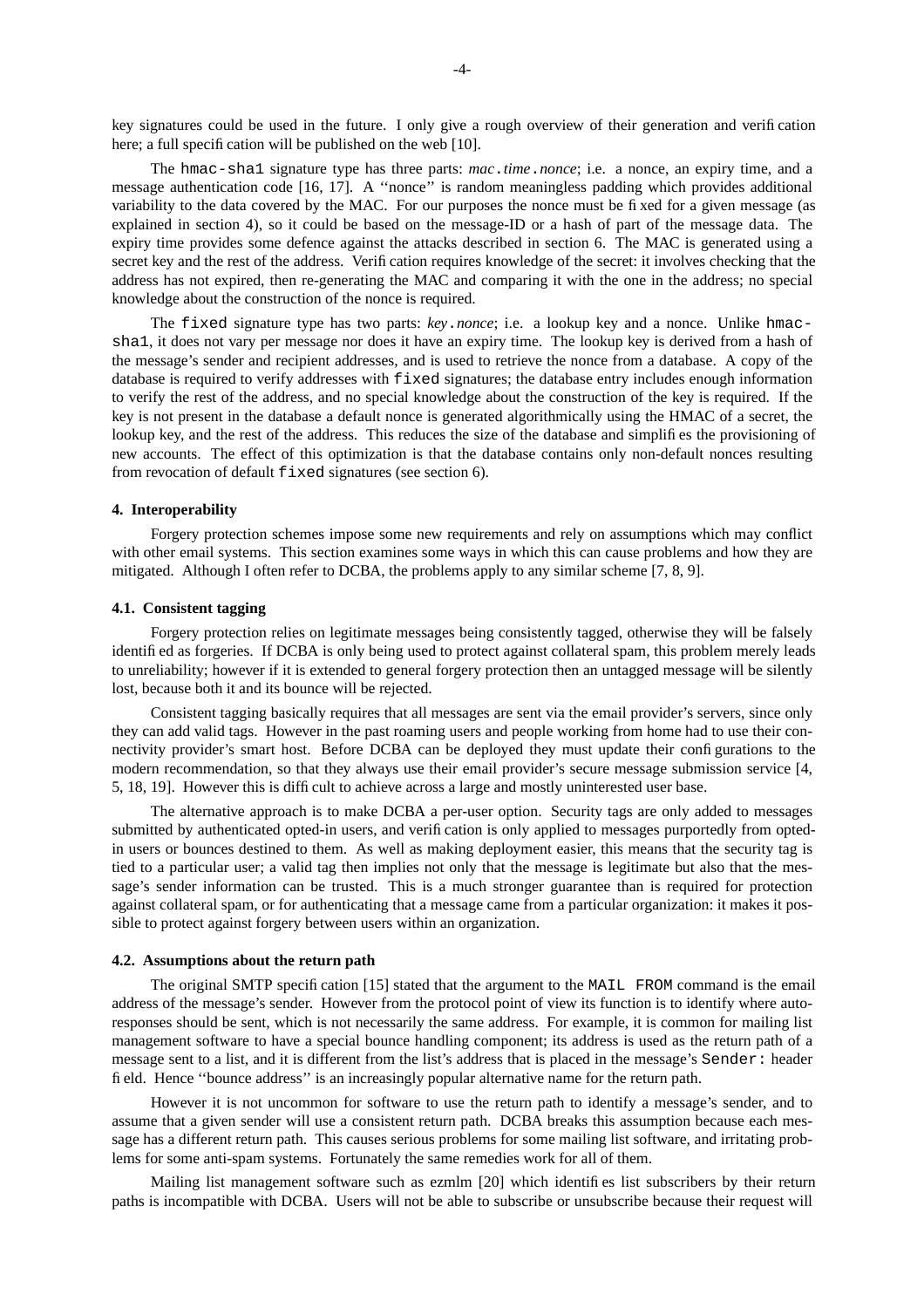appear to come from an inconsistent ''sender'' (though users' existing subscriptions will continue to work after they turn on forgery protection); if the mailing list restricts posting to subscribers, users will not be able to post because their return path will not match their subscription address.

Greylisting [21] is an anti-spam technique based on the observation that common spamming software forges email promiscuously, and has a minimal SMTP implementation that does not retry after temporary delivery failures. A greylisting server maintains a database of triples (IP address, return path, recipient address) and temporarily rejects messages with triples that have not been seen before. If the client tries to send the message again within a reasonable period of time it is accepted and its triple is added to the database. Subsequent messages with the same triple are accepted without delay. Every message sent with DCBA has a different triple so will always be delayed by a greylisting recipient. We stated in section 3 that the security tag must be fixed for a given message; this is partly so that DCBA messages aren't perpetually delayed by greylisting sites because they never have the same triple.

Some anti-spam systems maintain a whitelist of known senders and send a challenge to unknown senders. If the challenge is correctly answered the sender is added to the whitelist. If the return path is used to identify the sender, and the sender uses a different return path for every message, then the sender will get a challenge for every message. This makes challenge/response systems even more irritating.

There are three solutions to these problems. The best solution is to fix the problem software to use the Sender: header field to identify a message's sender. The next best (but at least as unlikely to succeed) requires a standard format for signed bounce addresses – such as the generic framework defined in section 3 – which the problem software can recognize and thereby recover the unsigned version of the sender's address. More realistically, DCBA can be adapted to use a fixed return path so that it does not provoke the problems. Doing so globally would be equivalent to not using DCBA, so we only do it selectively.

We maintain a list of problem recipients, and when a message is sent to one of them it is tagged using a fixed signature. This is only constant for a given recipient, which means that if the tag is leaked and used to forge email, the responsible recipient can be identified.<sup>3</sup> The leaked address can be revoked in order to stop further collateral spam, though this means that the user will have to re-subscribe to the mailing list etc. An alternative approach, which is more user-friendly though at significant cost in reliability, would be not to tag messages to selected problem recipients, and hope that none of them bounce.

#### **4.3. Non-conformant auto-responses**

DCBA assumes that bounces are well-formed. This assumption can be broken in two ways: by bounce messages that do not have null return paths; and by bounce messages that are not sent to the original message's return path.

A fairly large proportion of collateral spam is caused by idiot anti-virus software that sends a warning to the ''sender'' of an infected message (despite the fact that most infected messages are forgeries). These autoresponses are often sent with a return path that refers to the anti-virus software, so they are not rejected by DCBA. However standard anti-spam pattern-matching techniques are effective at eliminating these messages. Some vacation auto-responders have a similar problem, which can be similarly dealt with. However this may cause legitimate vacation messages to be lost.

The other kind of problem arises when auto-responses that have a null return path are sent to the address in the Reply-To: header field of the original message, to pick a common mistake. These kinds of autoresponses are more worrying because of the likelihood that a desired message will be lost because it looks like collateral spam. It is hard at the moment to asses how widespread this kind of auto-responder is, but we hope that experience with using DCBA will show they are rare, and that the recommendations for auto-responders in RFC 3834 [14] may help us to get broken ones fixed.

# **5. Verification of non-bounce messages**

Detecting collateral spam involves verifying the security tag in bounce messages; if normal messages are verified too then DCBA provides general forgery protection. This is useful even if DCBA is only deployed in one place, because it can deal with the relatively common forgeries where an organization receives a message from outside that purports to come from inside. A large site has a user population that is more likely to include untrustworthy people, so it will benefit from the stronger internal protection. DCBA works well in places with complicated email routeing because messages can be verified at any point on their journey.

 $3$  This does not necessarily imply that the recipient is criminal; they might legitimately publish email in a way that exposes tags to spammers. See section 6 for examples.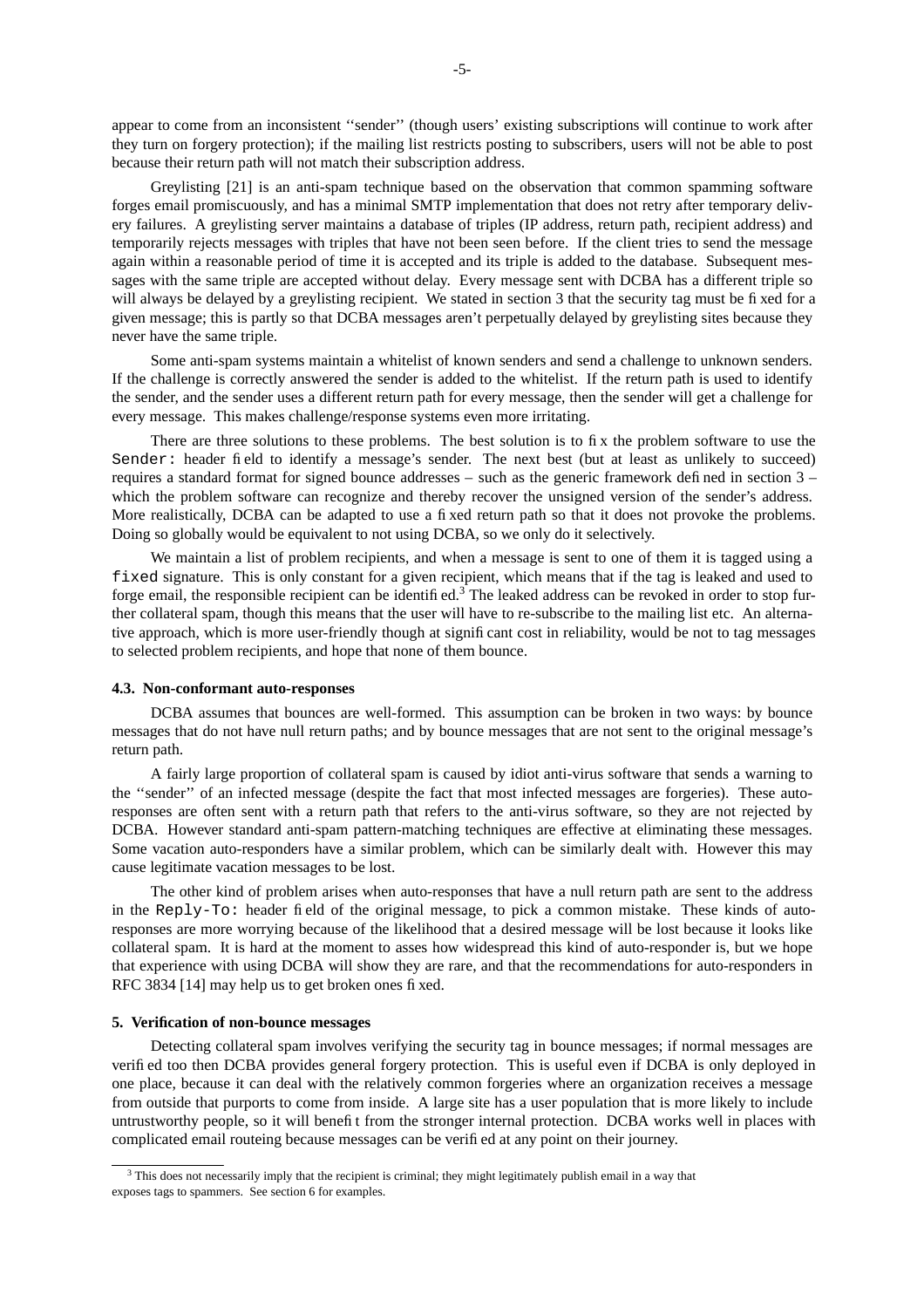```
c: MAIL FROM:<>
s: 250 OK
c: RCPT TO:<return-path>
s: 250 OK
c: RSET
s: 250 Reset OK
```
**Fig. 3:** An SMTP call-back is an abbreviated protocol exchange consisting of just a bounce message envelope, which is used to verify a return path address.

However significant advantages accrue if tags can be verified by other sites across the public Internet. They are then protected from forged spam and virus-bearing email that claims to be sent by someone who uses DCBA. If the purported sender of a message is reliably believable then it can be used by reputation systems such as blacklists. The reason that existing blacklists are based on IP addresses is that IP addresses are currently the only reliable identity in email. However they are very low-level, so there is a significant desire for anti-spam systems based on more user-friendly identities.

## **5.1. SMTP call-backs**

Some modern SMTP software supports ''call-out'' remote address verification in order to detect more incorrectly addressed email. There are two kinds of call-out: a ''call-forward'' verifies a recipient address and a ''call-back'' verifies a return path. They work by performing an abbreviated SMTP protocol exchange consisting of just a message envelope; the exchange is reset before the message data is transferred.<sup>4</sup> In call-forward verification the SMTP conversation proceeds as if the message was being relayed on to its destination, with the same return path and recipient addresses. In call-back verification it is as if the message was being bounced: the return path is null and the recipient address is the return path of the original message.

If the sending site uses DCBA it will verify the address in the envelope of a bounce message as part of its collateral spam detection. Its response will be positive only if the address has a valid signature. Thus the result of a call-back to this site will be positive for legitimate email and negative for a forgery. Recipient sites that use call-back verification are automatically protected from forgeries that purport to come from a site that uses DCBA, without any special knowledge of DCBA!

#### **5.2. DNS call-backs**

Most sites do not implement SMTP call-back verification. However it is relatively common for them to implement a weaker kind of remote address verification that only checks the domain part: they look up the domain in the DNS and check that it has a plausible MX or A record. DCBA is designed to work with this mechanism. When a site receives a message with a signed address it will make a query containing the security tag (i.e. the domain) to the sending site's DNS server; as mentioned in section 3, this query has enough information to reconstruct the whole address. The DNS server can therefore verify the DCBA address and return a positive or negative response accordingly. (This requires a "stunt" DNS server which has application-specific logic in addition to a DNS protocol implementation.) It can also implement the rate-limiting defence described in section 6.

Although this design is very powerful, it has a large gap: it does not protect against forged messages that use unsigned addresses in the return path, only against old or abused signed addresses. Therefore it misses most forgeries. In order to fix this we need co-operation from recipients: they must check whether a return path should be signed. When a message with an unsigned return path arrives, the recipient can perform a DNS lookup for a record under the return path's domain. If the result indicates that the return path should have been signed then the message can be rejected. I mentioned in section 4 that we will make DCBA a per-user option, so this DNS lookup will have to include the local part of the address as well as its domain. We can use section 3's generic framework to construct an appropriate DNS name to look up, for example:

options.fanf9.a--t.hermes.cam.ac.uk

DNS call-backs also require a complicated implementation with a modified DNS server as well as a modified SMTP server. Fortunately DCBA can be used with a standard DNS server: a suitable wildcard record will cause it to give a positive response to any address that appears to be signed, whether valid or not. This allows

<sup>4</sup> Although SMTP has a VRFY command designed for performing remote address verification, it is not used for call-outs because it has for a long time been standard practice is to disable it. For our purposes it has the additional disadvantage of being unable to distinguish between forward and reverse verification.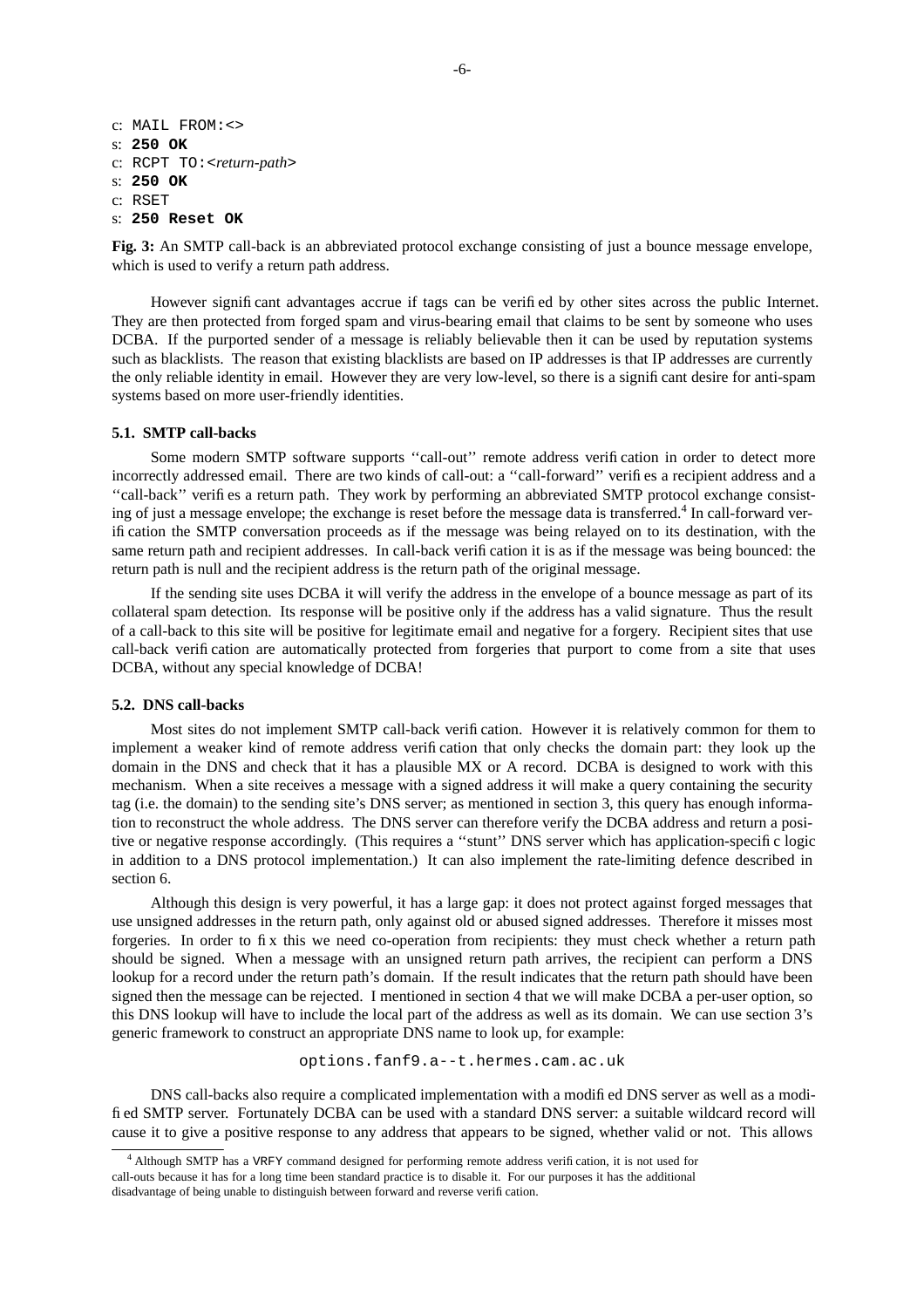prototypes to be developed in stages.

## **5.3. Call-back scalability**

There are a number of concerns about the scalability of call-backs. SMTP call-backs are particularly heavy-weight, partly because they use TCP and partly because of the design of typical SMTP servers and their burden of anti-spam checks. Widespread implementation of call-backs would make the effect of a joe job rather worse than it is now, since the victim site would have to deal with the call-back load as well as the collateral spam. Call-back implementations – both SMTP and DNS – maintain caches to avoid redundant queries. However DCBA deliberately ensures that most call-backs will be checking different addresses, which makes caches ineffective and bloated with useless entries.

For an Internet-scale protocol, we would like an architecture which spreads the load of distributed attacks and which makes good use of caches. DCBA is currently designed for unilateral deployment, so it tries to maximize the strength of its defences in the absence of DCBA implementations at other sites, and this limits its scalability. However its design does not rule out protocols which make more effective use of co-operation between sites. We will discuss some options in the next sub-section.

## **5.4. Public key cryptography**

If DCBA is augmented with a signature type based on public key cryptography, then recipients will be able to verify security tags themselves without calling back to the sender. Keys are also much more cacheable than signatures. This seems to address our scalability problems nicely, but it introduces some new problems of its own.

Public key signatures tend to be quite large. DCBA has about one kilobit of space for a signature (200 characters of 5 bits each) which might be enough room for an elliptic curve signature but is not enough for RSA. This space restriction makes the implementation more challenging.

A common problem with public key cryptosystems is key revocation. How can we stop a signed address from being used for spamming? We can't revoke a key that is used for the whole domain since it will affect all email in transit. If we have per-user keys we can target revocation more precisely, however this is only acceptable if the abuse is caused by the user. Therefore, as discussed in section 6, the security tag must be tied to the message data so that spammers can't replace a legitimate message with their own. An alternative to per-user keys is a mechanism for advertising which accounts are valid; either can be implemented as an extension to the options lookup described earlier.

DomainKeys and IIM [12, 13] both use public key signatures. DomainKeys allows per-domain or peruser keys, and deals with abuse by key revocation. IIM also has a choice of keying models, but has a separate call-back service for checking who is authorized to use a key. Since they both put signatures in the message header, they do not have the same space worries as a public key version of DCBA. However they cannot provide protection from collateral spam, so it seems sensible to view them as complementary technologies rather than competing. Another reason for this view is described towards the end of the next section.

### **6. Weaknesses and defences**

So far we have not examined DCBA in detail from the point of view of an attacker. This section describes some security weaknesses of DCBA and related forgery protection schemes, and how the basic idea can be strengthened to protect against them. I'm treating DCBA as a general forgery protection system for the purpose of this analysis, because collateral spam is just a special case of forgery, and the wider problem affords more defence mechanisms.

## **6.1. Security tag exposure**

If Professor Vladimir Important sends a message to his undergraduate student Amy Miscreant, then A. Miscreant can use the security tag in the message to send forged V. Important messages. Although we have adequate ways of dealing with pranks like this, it is more worrying if criminals can get hold of security tags and use them for spamming. Unfortunately there are a number of ways they can do this.

Messages may be included in public web archives (for example, bug tracking systems) from which signed addresses may be extracted. Another common source of addresses used for forgeries is computers that have been hijacked by a virus or other malware. ''Promiscuous senders'' such as help-desk staff can easily be provoked into sending a tagged message to a spammer. Criminals can get an account with an ISP, send a message to themselves in order to obtain a valid security tag, then use that for spamming.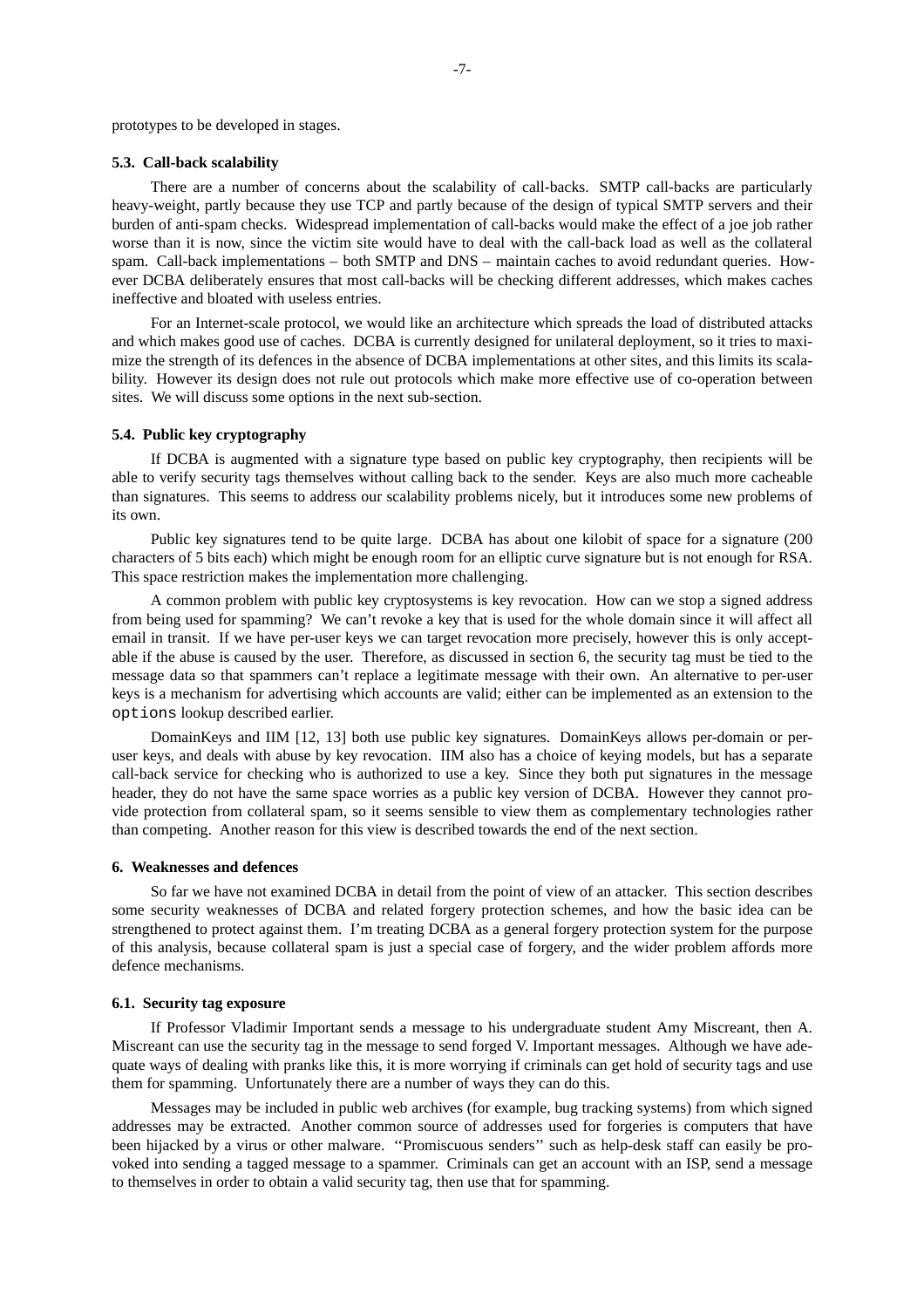It's worth noting that mailing lists – which frequently involve web archives and promiscuous distribution of messages – are not much of a problem. They usually replace the return path of messages they re-send with the address of the mailing list manager's bounce handler, so the security tag on the original message is lost. On the other hand this benefit is easily negated if the message happens to go through a system that records the return path in the message's Received: trace fields.

#### **6.2. Revoking security tags**

The most basic security measure is to limit the lifetime of a signed address, hence the expiry time in the hmac-shal signature type. However the tag must be valid for at least as long as it takes to deliver the message, and although this is usually a matter of seconds it may take days. Tag lifetimes must be at least as long as common MTA retry times, which are often a week and may be as much as a month. Despite being weak, this technique is effective at limiting the usefulness of old email archives for an attacker.

One can also revoke a tag early if it is abused. This is the approach taken for the fixed signature type, though it can be applied to any type. However in many cases this will be closing the stable door after the horse has bolted. Detecting abuse early enough to make revocation useful is very difficult because email provides no feedback about successful deliveries, and even if feedback is available (see section 5) it is very difficult to distinguish between a legitimate mail-shot and abuse. It might seem reasonable to scale the abuse threshold according to the number of recipients of the message; however this will not work if one of the recipients is a mailing list reflector that leaves the return path intact.

### **6.3. Rate-limiting**

Rather than drawing a hard line between valid and invalid, a more flexible approach is to limit the rate at which copies of a message may be delivered. In order for this to be possible a call-back mechanism is required, such as DCBA's DNS call-backs described in section 5. Verification requests that come too quickly cause a temporary failure, for example an SMTP 4XX response or a DNS ServFail response, so that message delivery is deferred and retried later.<sup>5</sup> The maximum rate can be made a function of the age of the security tag: young tags may be verified at a high rate, allowing messages to be delivered immediately, but the permitted rate drops off fast so that spammers are unlikely to have time to exploit it effectively. The rate remains non-zero until the tag expires.

Note that this is a per-message rate limit, so it doesn't limit a user's overall volume of email – though this is also a good idea, to protect against hijacking of the user's computer. High-volume email should probably be sent via special mechanisms such as mailing list software. Therefore this defence should not inconvenience legitimate email, but it may be enough to prevent or mitigate the criminal ISP customer attack.

#### **6.4. Message data signatures**

The professorial spoofing that I mentioned earlier is possible because there is no explicit link between the security tag and the message it is attached to. Attackers can re-use a signed address with any message of their choosing. This class of attack can be prevented if the signature in the security tag also covers the message data. For example, the nonce in the hmac-sha1 signature could be a digest of the message data rather than an arbitrary value. The exact details of the digest are difficult to define because of in-transit changes to the message data, especially the header. A good approach would be to allow DCBA to delegate this job to a protocol designed for the purpose, such as DomainKeys or IIM [12, 13], and put a hash of the DK or IIM signature in the DCBA signature.

This defence is attractive but has a number of limitations. Full signature checking can only be performed by the message recipient, because only the recipient has the full message data: call-back checks only include the digest, and bounce messages are usually too mangled for reliable checking. Therefore this defence depends on widespread deployment to be effective. Also, it only protects against message modification attacks, and does not prevent spamming with validly-signed messages, so it's a useful addition to the other defences described in this section rather than a replacement.

### **7. Conclusion**

At the moment DCBA is still a work in progress, so it is still too early to draw any conclusions. We have put some significant infrastructure in place at Cambridge which is necessary to support DCBA, in particular authenticated message submission. I have developed prototype changes to our Exim configuration, which implement the logic for tagging newly-submitted messages and verifying the tags on bounces and other

<sup>5</sup> This may cause a similar effect to greylisting in the event of a spam attack.